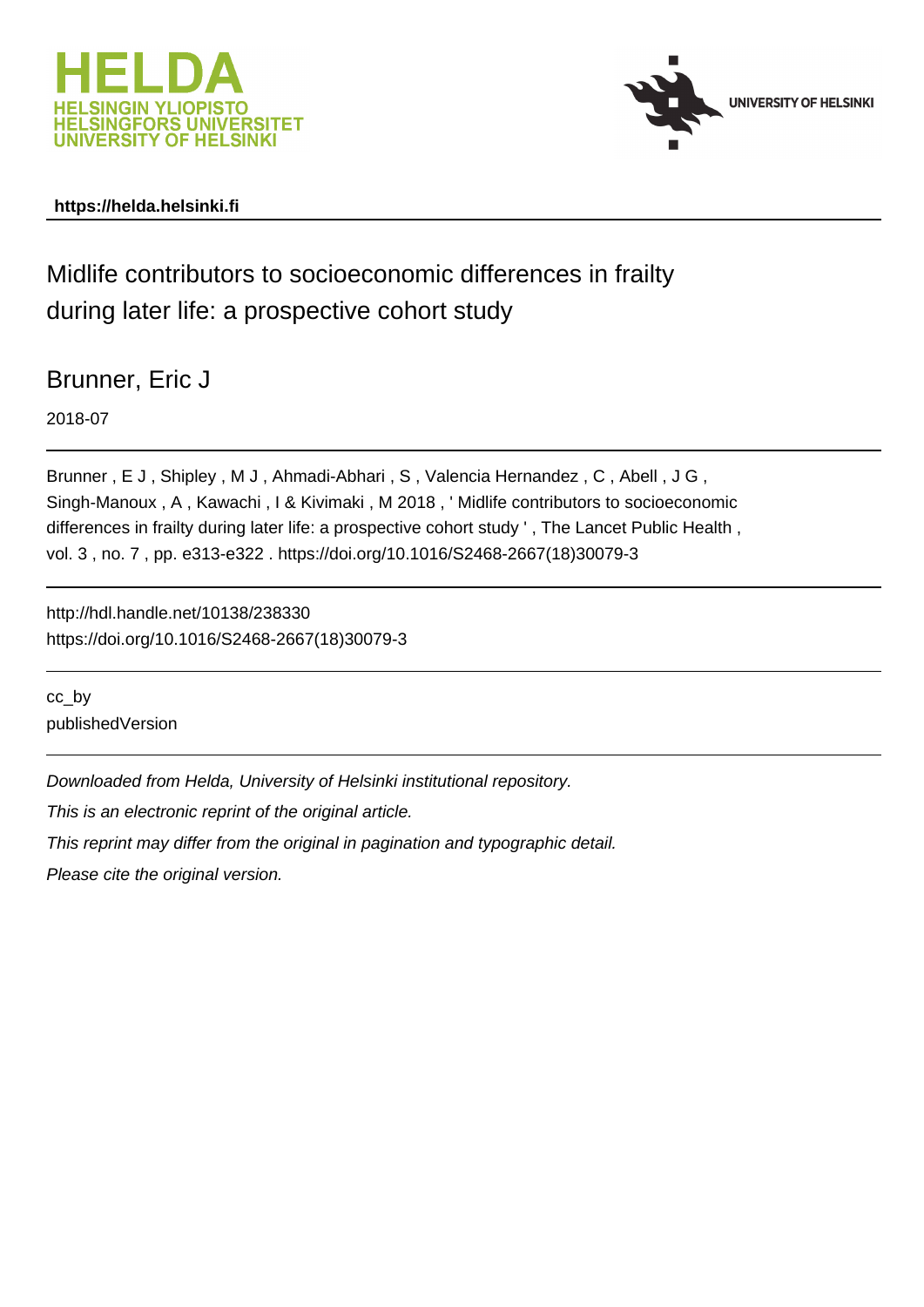## **Articles**

# **Midlife contributors to socioeconomic differences in frailty during later life: a prospective cohort study**

*Eric J Brunner, Martin J Shipley, Sara Ahmadi-Abhari, Carlos Valencia Hernandez, Jessica G Abell, Archana Singh-Manoux, Ichiro Kawachi, Mika Kivimaki*

## **Summary**

**Background Health inequalities persist into old age. We aimed to investigate risk factors for socioeconomic differences in frailty that could potentially be modified through policy measures.**

**Methods In this multi-wave longitudinal cohort study (Whitehall II study), we assessed participants' socioeconomic status, behavioural and biomedical risk factors, and disease status at age 45–55 years, and frailty (defined according to the Fried phenotype) at baseline and at one or more of three clinic visits about 18 years later (mean age 69 years [SD 5·9]). We used logistic mixed models to examine the associations between socioeconomic status and risk factors at age 50 years and subsequent prevalence of frailty (adjusted for sex, ethnic origin, and age), with sensitivity analyses and multiple imputation for missing data.**

**Findings Between Sept 9, 2007, and Dec 8, 2016, 6233 middle-aged adults were measured for frailty. Frailty was present in 562 (3%) of 16164 person-observations, and varied by socioeconomic status: 145 (2%) person-observations had high socioeconomic status, 241 (4%) had intermediate status, and 176 (7%) had low socioeconomic status, adjusting for sex and age. Risk factors for frailty included cardiovascular disease, depression, smoking, high or abstinent alcohol consumption, low fruit and vegetable consumption, physical inactivity, poor lung function, hypertension, and overweight or obesity. Cardiometabolic markers for future frailty were high ratio of total to high-density lipoprotein cholesterol, and raised interleukin-6 and C-reactive protein concentrations. The five most important factors contributing to the frailty gradient, assessed by percent attenuation of the association between socioeconomic status and frailty, were physical activity (13%), interleukin-6 (13%), body-mass index category (11%), C-reactive protein (11%), and poor lung function (10%). Overall, socioeconomic differences in frailty were reduced by 40% in the maximallyadjusted model compared with the minimally-adjusted model.**

**Interpretation Behavioural and cardiometabolic risk factors in midlife account for more than a third of socioeconomic differences in frailty. Our findings suggest that interventions targeting physical activity, obesity, smoking, and lowgrade inflammation in middle age might reduce socioeconomic differences in later-life frailty.**

**Funding British Heart Foundation and British Medical Research Council.**

**Copyright © 2018 The Author(s). Published by Elsevier Ltd. This is an Open Access article under the CC BY 4.0 license.**

#### **Introduction**

Frailty is a non-specific state of disorder in an individual's physiological systems that manifests as fatigue, weakness, loss of balance, and mobility and cognitive impairment.<sup>1-3</sup> It is associated with older age, chronic disease, functional impairment, and future disability, and is the most common condition leading to death in communitydwelling individuals.4 Frailty is the product of lifelong accumulation of biological damage and dysfunction, and its occurrence at the population level is greatest in individuals with low socioeconomic status and lowest in those with least socioeconomic disadvantage.<sup>5</sup>

To date, social inequalities in frailty have been documented with measures of wealth and neighbourhood deprivation and indices of relative deprivation including level of education over the life course, by use of a multidimensional frailty index.5,6 Studies that made use of a range of socioeconomic indices in relation to the frailty phenotype,<sup>1</sup> first developed in the Cardiovascular Health Study, also show gradients in frailty.<sup>7-10</sup> This inverse socioeconomic gradient is highly relevant to public health policy.<sup>11</sup> However, there is little evidence on specific risk factors that might be targets for intervention to reduce socioeconomic differences in frailty.<sup>12</sup>

The inverse socioeconomic gradient in frailty in many countries is scientifically important in the current context of rapid global ageing.11 Socioeconomic gradients in health are preventable but persistent.<sup>12</sup> With respect to frailty inequality, population ageing is likely to generate a large increase in poor functional health and dependency in populations of older people with socioeconomic disadvantage and thus those with fewer resources, unless prevention measures are successful.<sup>13,14</sup> Current healthy ageing policy places emphasis on midlife approaches to prevention.<sup>11,15,16</sup> However, the evidence for efficacy of such measures is incomplete. Previous studies examined risk factors measured at age 60 years or older, when intervention might be too late.<sup>8,9,17</sup> This study





*Lancet Public Health* **2018; 3: e313–22** Published **Online** June 13, 2018 http://dx.doi.org/10.1016/ S2468-2667(18)30079-3

See **Comment** page e305 **Research Department of Epidemiology and Public Health, University College London, London, UK** (Prof E J Brunner PhD, M J Shipley MSc, S Ahmadi-Abhari PhD, C Valencia Hernandez MD, J G Abell PhD, Prof A Singh-Manoux PhD)**; INSERM, Centre for Research in Epidemiology & Public Health, Hôpital Paul Brousse, Bâtiment, France** (Prof A Singh-Manoux)**; Department of Social and Behavioral Sciences, Harvard School of Public Health, Boston, MA, USA**  (Prof I Kawachi PhD)**; and Clinicum, Faculty of Medicine, University of Helsinki, Finland**  (Prof M Kivimaki PhD)

Correspondence to: Prof Eric J Brunner, Department of Epidemiology and Public Health, University College London, London WC1E 6BT, UK **e.brunner@ucl.ac.uk**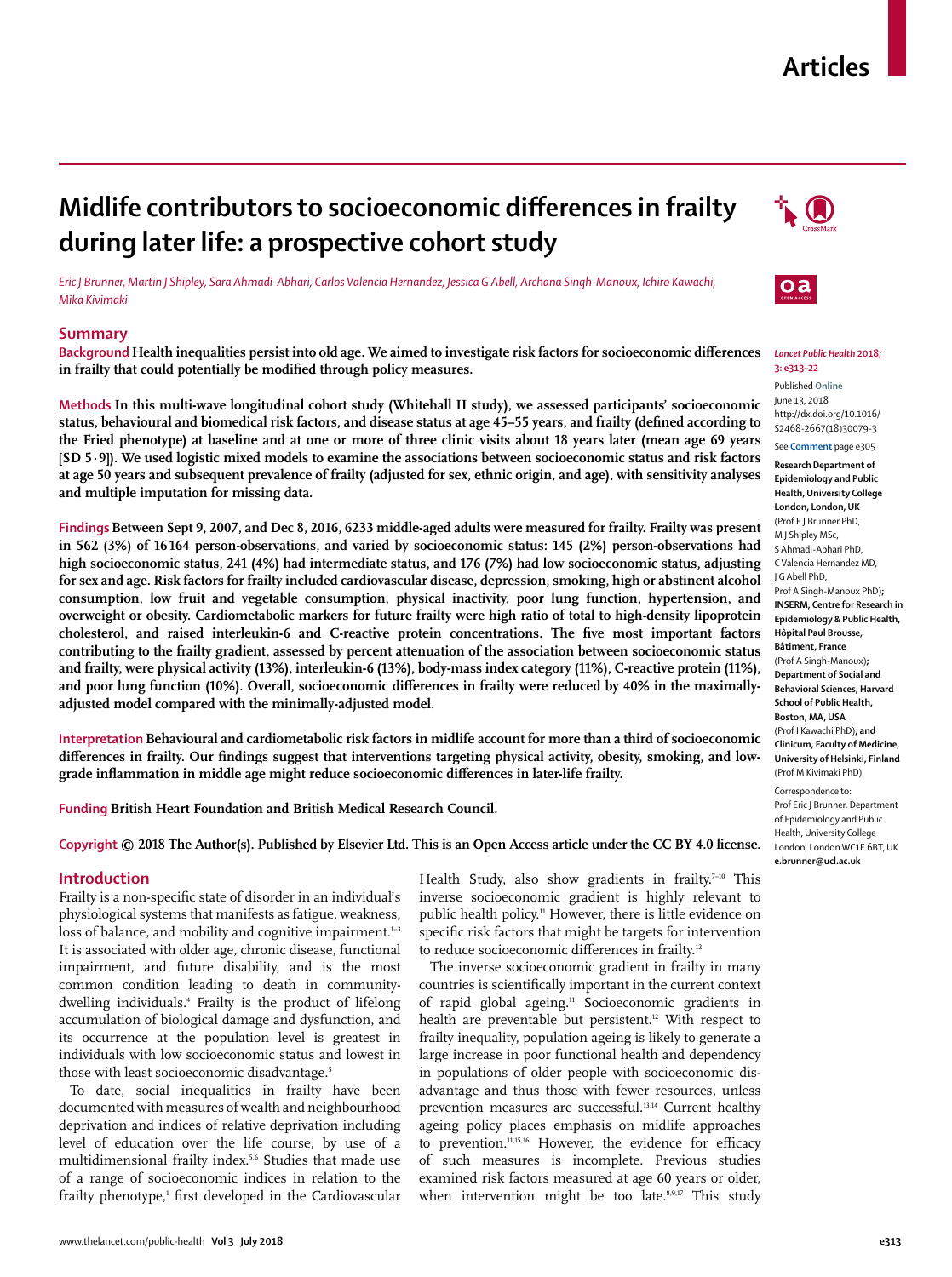#### **Research in context**

#### **Evidence before this study**

We searched PubMed for epidemiological studies of frailty with no restriction on study location, with the search terms "ageing", "frailty", "prospective", and "socioeconomic" between June 28, and Sept 30, 2017, with no language restrictions. Additionally, we hand searched reference lists in relevant papers. Social inequalities in development of frailty in old age have been documented, using a range of socioeconomic indices, in many countries. However, evidence is scarce on the role of specific risk factors in midlife that might be targets for intervention to reduce the socioeconomic gradient in frailty.

#### **Added value of this study**

We examined a broad range of risk factors at age 50 years that might account for the socioeconomic differences in frailty (Fried phenotype) at median age 18 years later in the Whitehall II cohort study, according to Civil Service

addresses this gap in the evidence by analysing the role in frailty inequality of behavioural and biomedical risk factors and disease status at age 50 years. Our aim was to examine the contribution of modifiable behavioural and biomedical risk factors and disease status at age 50 years to the occurrence of later life frailty and its socioeconomic gradient.

## **Methods**

## **Study design and participants**

In this prospective, cohort study, we analysed data from the Whitehall II study, a longitudinal cohort study of British civil servants.<sup>18</sup> The study began in 1985 in participants aged 35–55 years, with repeated data collection every 2–3 years. Participants had a clinical screening of behavioural and biomedical factors in 1985–88, 1991–94, 1997–99, 2002–04, 2007–09, 2012–13, and 2015–16 and additionally completed a questionnaire on behavioural risk factors in 1989–90, 1995–96, 2001, and 2006. The component measures of Fried's frailty phenotype were measured at the fifth, sixth, and seventh clinic visits.<sup>1</sup> The study was approved by the University College London Medical School Committee on the ethics of human research. All participants provided informed written consent.

#### **Frailty**

Frailty was defined according to the Fried method.<sup>1</sup> The following five components were measured: walking speed,<sup>16</sup> grip strength,<sup>19</sup> weight loss, self-reported exhaustion, and energy expenditure from self-reported physical activity. Cutoff points for poor function on each component are given in the appendix (p 2) and were based on the report by Fried and colleagues.1 Frailty was defined by the presence of at least three frailty components and pre-frailty defined by one or two frailty components.

employment grade. The five most important contributing factors were low physical activity, poor lung function, high body-mass index, high serum interleukin-6, and high C-reactive protein. The examined risk factors together accounted for 40% of the socioeconomic gradient in frailty.

#### **Implications of all the available evidence**

In light of rapid ageing of the global population, the observed inverse socioeconomic gradient in frailty is important, and relevant to public health policy. Interventions targeting physical inactivity, obesity, smoking, and low-grade inflammation in midlife might reduce socioeconomic differences in later-life frailty. Replication of our findings elsewhere is needed. The degree to which such policies would reduce frailty inequality depends on the assumption that the risks are reversible and that there is societal commitment to change the socioeconomic distribution of risk factors across the population.

## **Socioeconomic status**

Occupational class of each participant was based on the current or most recent Civil Service employment grade, at age 45–55 years. Employment grade characterised classes of individuals with similar income, pension rights, job security, and work skills, and was divided into high, intermediate, and low groups.

## **Behavioural and biomedical risk factors**

Risk factor levels were based on measurements made at age 45–55 years. Behaviours (smoking, alcohol intake, physical activity, and fruit and vegetable intake) and biomedical risk factors (body-mass index, serum cholesterol, serum high-density lipoprotein (HDL) cholesterol, fasting plasma glucose, serum interleukin-6 [IL-6] and C-reactive protein) were derived from self-reports and clinical data.<sup>20,21</sup> Participants were assigned to three physical activity groups: inactive; less than 1 h per week of moderate and vigorous activity, 2·5 h or more per week of moderate activity, or 1 h or more of vigorous activity; and moderately active. For lung function, we used the largest forced expiratory volume (FEV) in 1 s (measured in L) value of three attempts.<sup>22</sup> Lung volumes are related to body size, therefore we corrected FEV for height by dividing by the square of the participant's standing height and multiplying by the square of the sample mean height, 1·77 m in men and 1·63 m in women, so that variation in lung function was due to factors other than body size.<sup>23</sup>

#### **Disease status and disability**

Disease status was identified at age 45–55 years. Depressive symptoms were defined according to general health questionnaire caseness (GHQ-30, score ≥5), hypertension of at least 140 mm Hg systolic or at least 90 mm Hg diastolic blood pressure or on antihypertensive treatment, diabetes based on a standard 75 g oral glucose

See **Online** for appendix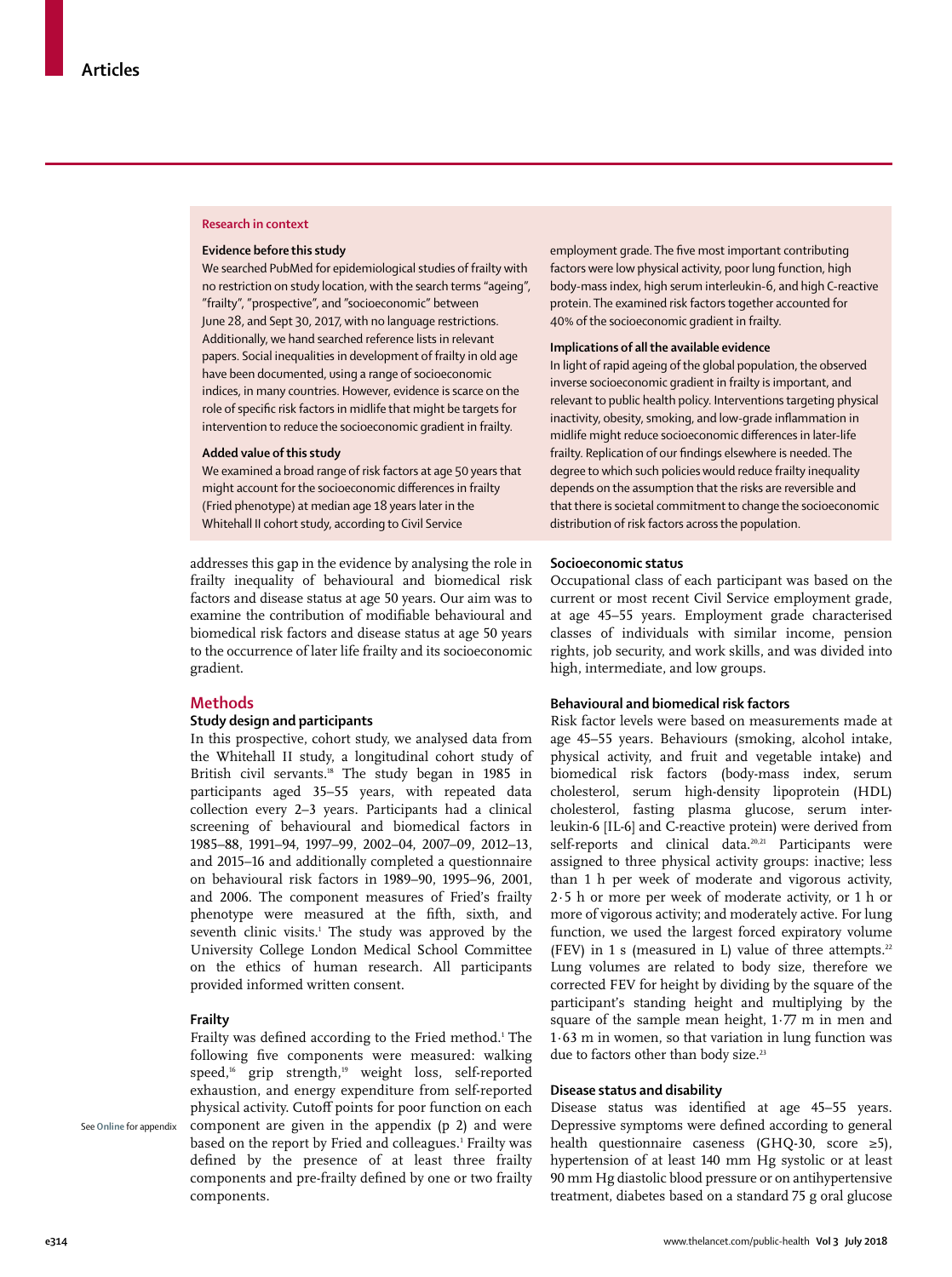

#### *Figure 1:* **Study profile**



tolerance test or self-reported doctor diagnosis, and cardiovascular disease as non-fatal myocardial infarction or definite angina according to self-report, clinical data, and health records. Disability was defined as one or more impairments of six self-care tasks on the Activities of Daily Living (ADL) questionnaire: dressing, walking across the room, bathing or showering, eating, getting in or out of bed, and using the toilet.<sup>16</sup>

## **Statistical analysis**

The study sample was defined as those who participated at the fifth (2007–09), sixth (2012–13), or seventh (2015–16) clinics and in whom frailty was assessed at least once. For each level of each risk factor, we calculated the number of individuals, total person-observations, and cases of frailty, together with the percentage of all observations that were considered cases of frailty. For each employment grade, we also calculated the percentage of observations that were cases of frailty from observations that fulfilled at least one of the five frailty conditions. Additionally, of the observations that were not cases of frailty, we calculated the percentage of observations that were cases of pre-frailty.

We used multiple imputation for missing risk factor data, replacing missing values with values drawn randomly from the predictive distribution of each risk factor conditional on the observed data as specified by an imputation model. This process created multiple imputed

|                                                         | <b>Individuals</b> | Person-observations | Positive<br>observations for<br>frailty adjusted for<br>sex and age (%)* | Odds ratiot<br>(95% CI) |
|---------------------------------------------------------|--------------------|---------------------|--------------------------------------------------------------------------|-------------------------|
| <b>Total sample</b>                                     | 6233               | 16164               | 562 (4%)                                                                 | $\ldots$                |
| Age group at fifth clinic (2007-09), years              |                    |                     |                                                                          |                         |
| $\leq 64$                                               | 3235               | 8695                | 150 (2%)                                                                 | Ref(1.0)                |
| 65-69                                                   | 1348               | 3526                | 128 (4%)                                                                 | $1.98(1.51 - 2.59)$     |
| $70 - 74$                                               | 1269               | 3102                | 193 (6%)                                                                 | $3.70(2.89 - 4.74)$     |
| $\geq 75$                                               | 381                | 841                 | 91 (11%)                                                                 | $7.55(5.44 - 10.5)$     |
| Sex                                                     |                    |                     |                                                                          |                         |
| Male                                                    | 4456               | 11691               | 289 (3%)                                                                 | Ref(1.0)                |
| Female                                                  | 1777               | 4473                | 273 (6%)                                                                 | $2.42(1.98-2.96)$       |
| Ethnic origin                                           |                    |                     |                                                                          |                         |
| White                                                   | 5734               | 14979               | 455 (3%)                                                                 | Ref(1.0)                |
| South Asian                                             | 289                | 692                 | 67 (8%)                                                                  | $2.95(2.10-4.15)$       |
| Black                                                   | 166                | 379                 | 27 (5%)                                                                  | $1.91(1.17 - 3.11)$     |
| Other                                                   | 44                 | 114                 | 13 (9%)                                                                  | $3.58(1.67 - 7.68)$     |
| Marital status                                          |                    |                     |                                                                          |                         |
| Married or cohabiting                                   | 4662               | 12198               | 341 (3%)                                                                 | Ref(1.0)                |
| Single, divorced, or<br>widowed                         | 1253               | 3171                | 195 (6%)                                                                 | $2.13(1.71 - 2.65)$     |
| Missing                                                 | 318                | 796                 | 26                                                                       | $\ldots$                |
| Socioeconomic status (last known grade at age 50 years) |                    |                     |                                                                          |                         |
| High                                                    | 2677               | 7204                | 145 (2%)                                                                 | Ref(1.0)                |
| Intermediate                                            | 2764               | 7119                | 241 (4%)                                                                 | $1.48(1.16-1.88)$       |
| Low                                                     | 792                | 1841                | 176 (7%)                                                                 | $2.60(1.89-3.58)$       |
|                                                         |                    |                     |                                                                          |                         |

Data are n(%). \*Age-adjusted (at the fifth clinic) and sex-adjusted prevalence of frailty for all characteristics. Values for sex are age-adjusted. †Odds ratios for each risk factor after multiple imputation for missing values, adjusted for age and age squared at the fifth clinic, time of frailty measure since fifth clinic, sex, and ethnic origin.

*Table 1:* **Presence of frailty at 2007–09, 2012–13, or 2015–16 visits, by sociodemographic characteristics in 6233 participants**

datasets that each had no missing values and accounted for the uncertainty due to the missing data. The imputation model contained all assessments of the participants' frailty status together with all the risk factors at age 50 years as described previously.16 Additionally, the following auxiliary variables, which were associated with at least one of the risk factors with missing data, were included in the imputation model: data wave when participant was aged 50 years; values of all the risk factors at ages below and above age 50 years from adjacent data collections; waist circumference; prevalent angina, myocardial infarction, stroke, and systolic and diastolic blood pressure; family history of high blood pressure; and satisfaction with standard of living. We generated ten imputed datasets that were analysed separately and combined the results using Rubin's rules.24

We fitted logistic mixed models for frailty to estimate the associations between each risk factor at age 50 years and subsequent assessments of the frailty outcome. These models made use of data from all available clinic visits when frailty was measured while also accounting for differences in the timing of these occasions and the correlated nature of the data from repeated measures of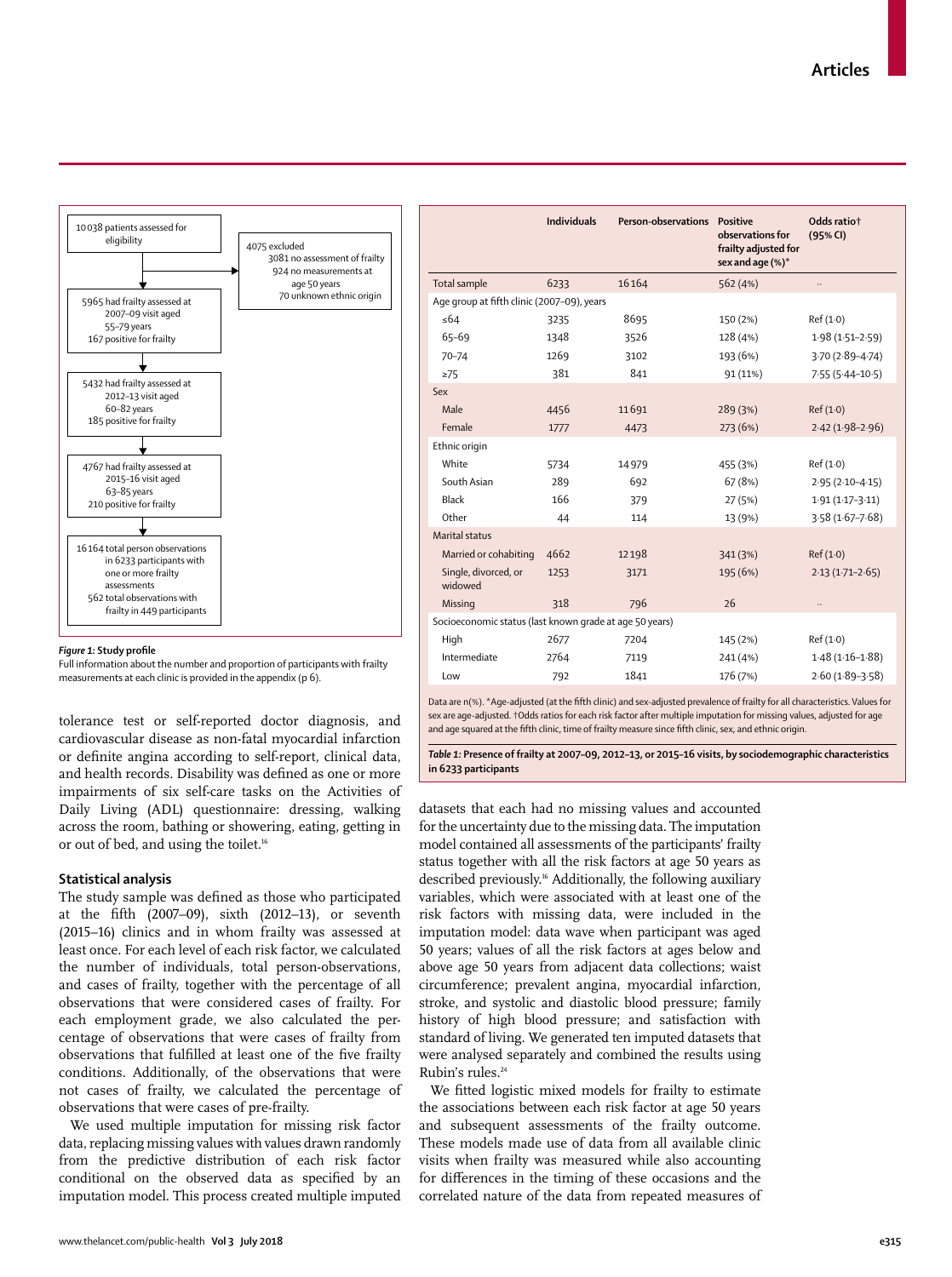

![](_page_4_Figure_2.jpeg)

frailty from the same individual over time. For those attending the fifth clinic (2007–09), when frailty was first assessed, age was defined at the date of attendance. The timing of frailty measurements at the sixth and seventh clinics was accounted for by use of the interval since the fifth clinic as the time variable. For those who did not attend the fifth clinic, the midpoint date of that clinic was used to calculate age and the time variable. A random intercept was fitted to allow for individual differences in frailty at the fifth clinic.

The base model was initially adjusted for age and age squared at the fifth clinic, time of frailty measurement since the fifth clinic, sex, and ethnic origin to estimate odds ratios of frailty for each level of the risk factor relative to a reference level that was considered healthy. For the biomedical factors, we estimated the odds ratio of frailty per one standard deviation increase in each factor. To assess the potential contribution of each risk factor to the trend of increased frailty with lower employment grade, we added each factor separately into a base model, adjusted with the addition of a separate marital status term for each sex and employment grade and calculated the percentage change in the employment grade gradient compared with the base model. Furthermore, we adjusted for groups of risk factors a priori, and then for all risk factors together, to assess the amount of attenuation of the employment grade gradient. Predictors of impaired functioning in a previous study<sup>16</sup> (lung function, hypertension, physical inactivity, and inflammatory markers) were also grouped for adjustment.

We completed sensitivity analyses with logistic regression and multiple imputation for missing risk factor values, using individuals rather than person-observations as the unit of analysis, by examining the associations of employment grade and the risk factors with ever having frailty one or more times, as assessed from the three clinics in 2007–09, 2012–13, and 2015–16. With these models we used bootstrap methods to compute 95% CI for the percentage attenuation in the employment grade effects.

We used the methods of Fine and Gray<sup>25</sup> to adjust for the competing risk of attrition from our study before the seventh clinic by use of individuals as the unit of analysis in a time-to-event framework, incorporating a modification<sup>26</sup> that reallocated participants with attrition to frailty cases according to their probability of becoming frail during the follow-up period. All analyses were done in SAS version 9.4.

## **Data sharing**

Whitehall II data are available to bona fide researchers for research purposes. Please refer to the Whitehall II data sharing policy. Definition of variables and statistical codes are provided in the appendix (pp 3–5).

## **Role of the funding source**

The funders of the study had no role in study design, data collection, data analysis, data interpretation,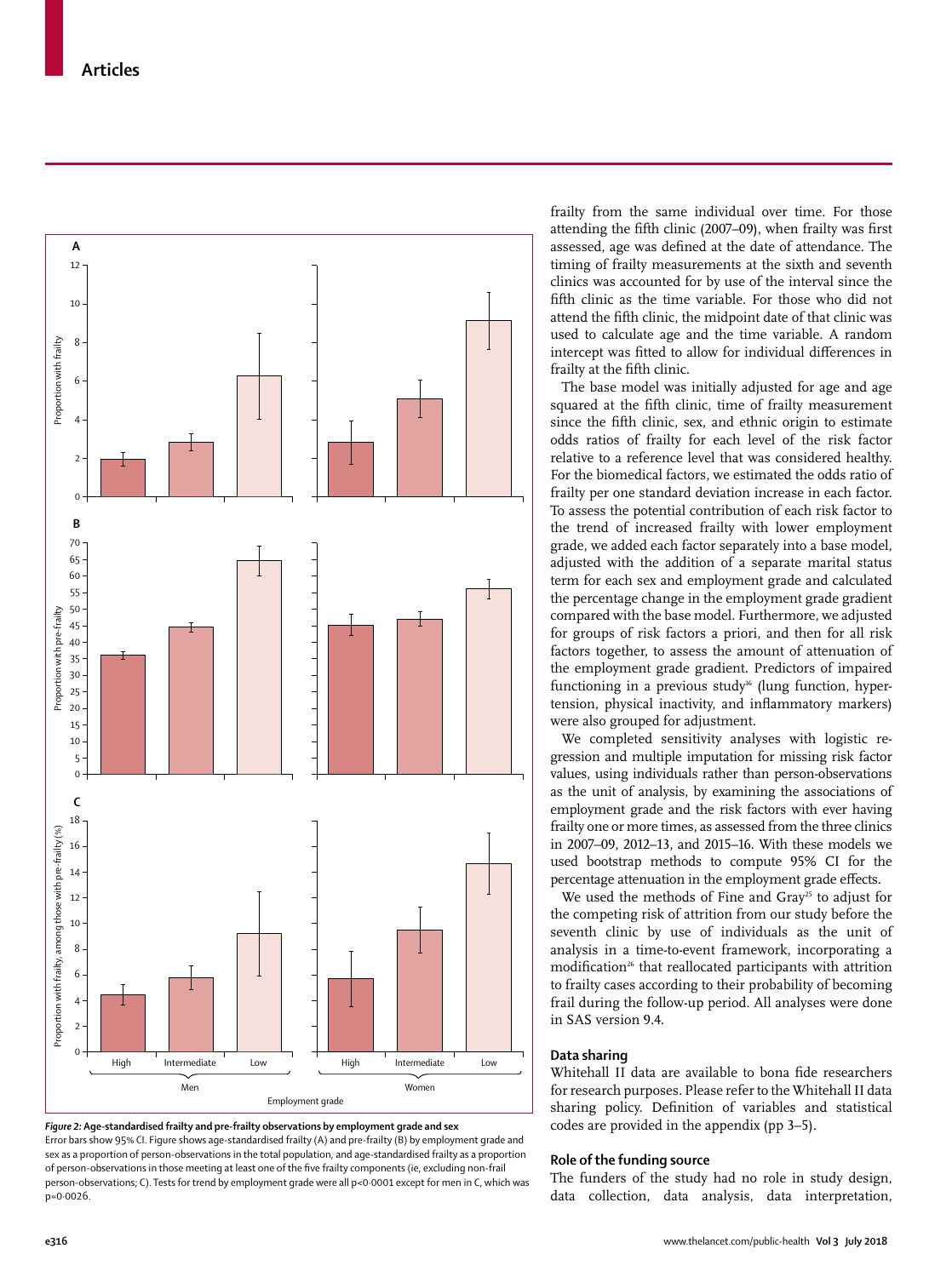|                                                                           | Individuals (n=6233) | Person-observations<br>$(n=16164)$ | Positive observations for frailty<br>adjusted for sex and age (%)* | Odds ratio† (95% CI) |
|---------------------------------------------------------------------------|----------------------|------------------------------------|--------------------------------------------------------------------|----------------------|
| <b>Smoking status</b>                                                     |                      |                                    |                                                                    |                      |
| Never smoker                                                              | 2972                 | 7870                               | 292 (4%)                                                           | Ref(1.0)             |
| Ex-smoker                                                                 | 2211                 | 5782                               | 152 (3%)                                                           | $0.85(0.67 - 1.07)$  |
| Current smoker                                                            | 679                  | 1615                               | 92 (5%)                                                            | $1.69(1.27 - 2.25)$  |
| Missing                                                                   | 371                  | 897                                | 26                                                                 | $\ldots$             |
| <b>Alcohol consumption</b>                                                |                      |                                    |                                                                    |                      |
| None                                                                      | 893                  | 2218                               | 147 (5%)                                                           | $1.85(1.43 - 2.38)$  |
| Moderate (women: ≤ 14 units 3898<br>per week; men: ≤21 units per<br>week) |                      | 10216                              | 297 (3%)                                                           | Ref(1.0)             |
| High                                                                      | 1132                 | 2981                               | 91 (4%)                                                            | $1.54(1.17-2.04)$    |
| Missing                                                                   | 310                  | 749                                | 27                                                                 | $\ddotsc$            |
| Fruit and vegetable consumption                                           |                      |                                    |                                                                    |                      |
| $\ge$ Daily                                                               | 3921                 | 10348                              | 335 (3%)                                                           | Ref(1.0)             |
| < Daily                                                                   | 2011                 | 5097                               | 206 (4%)                                                           | $1.29(1.05-1.58)$    |
| Missing                                                                   | 301                  | 719                                | 21                                                                 | $\ldots$             |
| Physical activity                                                         |                      |                                    |                                                                    |                      |
| Active                                                                    | 3274                 | 8584                               | 202 (3%)                                                           | Ref(1.0)             |
| Moderately active                                                         | 1307                 | 3421                               | 130 (4%)                                                           | $1.52(1.17-1.97)$    |
| Inactive                                                                  | 1258                 | 3216                               | 195 (6%)                                                           | $2.63(2.06-3.37)$    |
| Missing                                                                   | 394                  | 943                                | 35                                                                 | $\ldots$             |
| FEV (adjusted for height)                                                 |                      |                                    |                                                                    |                      |
| Tertile 1 (lowest; <2.91L)                                                | 291                  | 783                                | 19 (2%)‡                                                           | $1.90(1.36 - 2.65)$  |
| Tertile 2 (2-91-3-58 L)                                                   | 297                  | 829                                | 10 (1%)                                                            | $1.54(1.25-1.90)$    |
| Tertile $3$ (highest; > $3.58$ L)                                         | 299                  | 843                                | 4(1%)                                                              | Ref(1.0)             |
| Missing                                                                   | 5346                 | 13709                              | 529                                                                | $\ldots$             |
| Per 1SD increase                                                          |                      |                                    | $\ddotsc$                                                          | $0.63(0.55 - 0.72)$  |
| <b>Adiposity</b>                                                          |                      |                                    |                                                                    |                      |
| Underweight (<18.5 kg/m <sup>2</sup> )                                    | 38                   | 102                                | 5(5%)                                                              | $1.95(0.67 - 5.66)$  |
| Normal weight<br>$(18.5 - 24.9 \text{ kg/m}^2)$                           | 2796                 | 7363                               | 217 (3%)                                                           | Ref(1.0)             |
| Overweight<br>$(25.0 - 25.9 \text{ kg/m}^2)$                              | 2173                 | 5628                               | 190 (3%)                                                           | $1.34(1.07-1.69)$    |
| Obese ( $\geq$ 30.0 kg/m <sup>2</sup> )                                   | 578                  | 1444                               | 117 (8%)                                                           | $3.52(2.62 - 4.72)$  |
| Missing                                                                   | 648                  | 1627                               | 33                                                                 |                      |
| Depressive symptoms                                                       |                      |                                    |                                                                    |                      |
| No                                                                        | 4377                 | 11349                              | 336 (3%)                                                           | Ref(1.0)             |
| Yes                                                                       | 1542                 | 4062                               | 198 (5%)                                                           | $1.65(1.33 - 2.03)$  |
| Missing                                                                   | 314                  | 753                                | 28                                                                 |                      |
| Hypertension                                                              |                      |                                    |                                                                    |                      |
| No                                                                        | 4645                 | 12226                              | 408 (3%)                                                           | Ref(1.0)             |
| Yes                                                                       | 1169                 | 2944                               | 137 (5%)                                                           | $1.39(1.10-1.76)$    |
| Missing                                                                   | 419                  | 994                                | 17                                                                 | $\mathbb{Z}^2$       |
| <b>Diabetes</b>                                                           |                      |                                    |                                                                    |                      |
| No                                                                        | 6063                 | 15746                              | 544 (3%)                                                           | Ref(1.0)             |
| Yes                                                                       | 170                  | 418                                | 18 (5%)                                                            | $1.62(0.92 - 2.88)$  |
| Cardiovascular disease                                                    |                      |                                    |                                                                    |                      |
| No                                                                        | 6091                 | 15819                              | 543 (3%)                                                           | Ref(1.0)             |
| Yes                                                                       | 142                  | 345                                | 19 (8%)                                                            | $2.11(1.18-3.79)$    |

For the **Whitehall II data sharing policy** see http://www. ucl.ac.uk/whitehallII/datasharing

Data are n (%). FEV=forced expiratory volume. \*Age-adjusted (at the fifth clinic) and sex-adjusted prevalence of frailty, except for FEV for which unadjusted prevalence is shown. †Odds ratios for each risk factor after multiple imputation for missing values, adjusted for age and age-squared at the fifth clinic, time of frailty measure since fifth clinic, sex, and ethnic origin in 6233 participants. ‡For FEV tertiles, unadjusted prevalence is shown because the age range of this sample at the fifth clinic was restricted (all ages ≤64 years).

*Table 2:* **Presence of frailty at 2007–09, 2012–13 or 2015–16 by risk factors measured at age 50 years**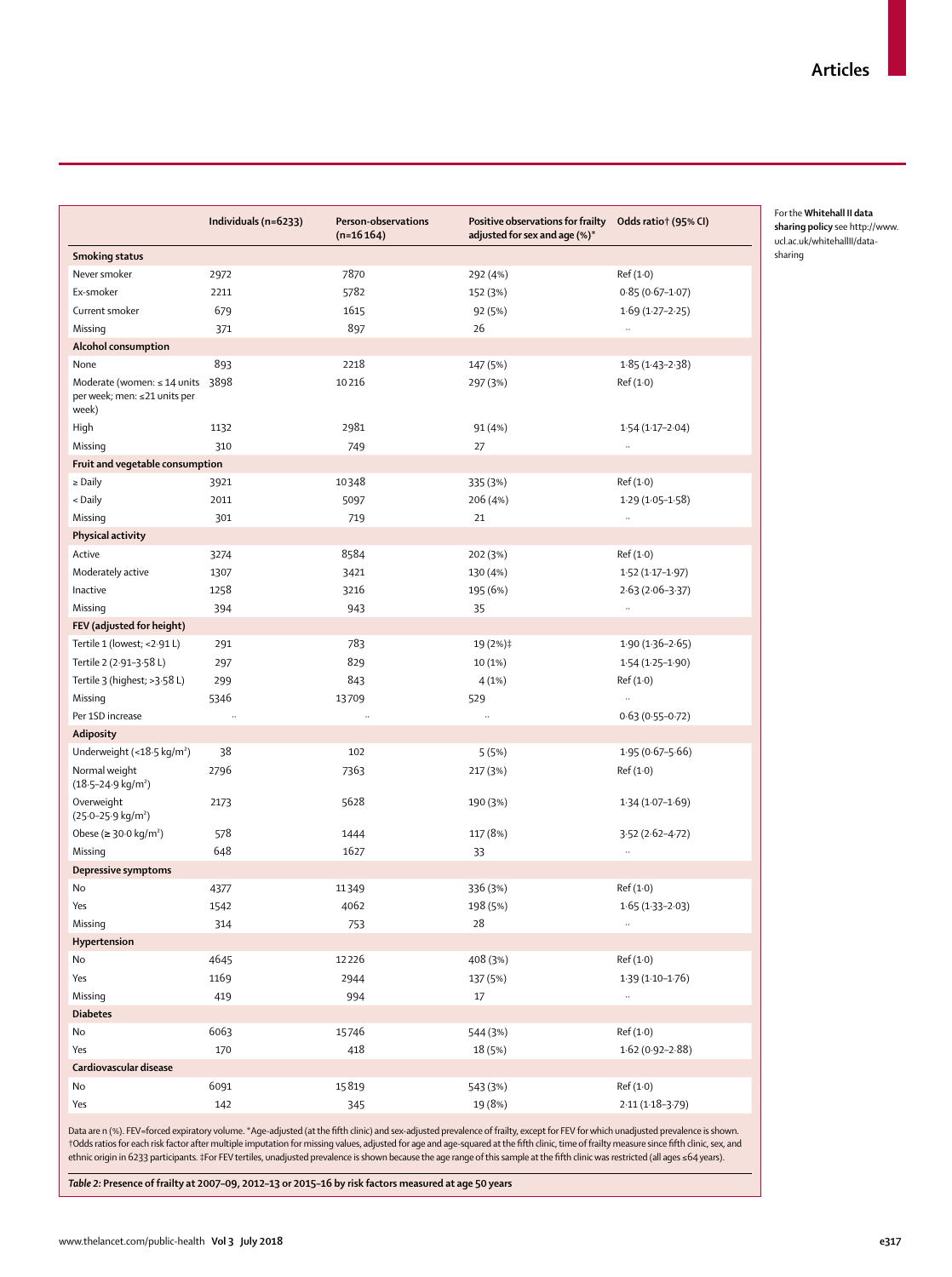|                                         | <b>Individuals</b><br>$(n=6233)$ | Person-observations<br>$(n=16164)$ | <b>Positive</b><br>observations for<br>frailty adjusted<br>for sex and age<br>$(%)^*$ | Odds ratio<br>(95% CI) <sup>+</sup> |  |
|-----------------------------------------|----------------------------------|------------------------------------|---------------------------------------------------------------------------------------|-------------------------------------|--|
| Total cholesterol, mmol/L               |                                  |                                    |                                                                                       |                                     |  |
| Tertile $1$ (< $5.60$ )                 | 1875                             | 4992                               | 152 (3%)                                                                              | Ref(1.0)                            |  |
| Tertile 2 (5.60-6.50)                   | 2007                             | 5247                               | 195 (4%)                                                                              | $1.07(0.84 - 1.38)$                 |  |
| Tertile 3 (>6.50)                       | 1914                             | 4887                               | 191 (3%)                                                                              | $1.04(0.81 - 1.34)$                 |  |
| Missing                                 | 437                              | 1038                               | 24                                                                                    |                                     |  |
| Per SD increase                         | $\ddot{\phantom{a}}$             |                                    | $\ddot{\phantom{a}}$                                                                  | $1.03(0.93 - 1.14)$                 |  |
| HDL cholesterol, mmol/L                 |                                  |                                    |                                                                                       |                                     |  |
| Tertile $1$ (<1.25)                     | 1453                             | 3855                               | 103 (4%)                                                                              | $1.57(1.16-2.12)$                   |  |
| Tertile 2 (1.25-1.59)                   | 1383                             | 3695                               | 113 (4%)                                                                              | $1.28(0.96-1.71)$                   |  |
| Tertile 3 (>1.59)                       | 1492                             | 4002                               | 117 (3%)                                                                              | Ref (1.0)                           |  |
| Missing                                 | 1905                             | 4612                               | 229                                                                                   | $\ddotsc$                           |  |
| Per SD increase                         |                                  |                                    |                                                                                       | $0.81(0.71 - 0.93)$                 |  |
| Total cholesterol:HDL cholesterol ratio |                                  |                                    |                                                                                       |                                     |  |
| Tertile 1 (<1.31)                       | 1442                             | 3883                               | 110 (3%)                                                                              | Ref(1.0)                            |  |
| Tertile 2 (1.31-1.57)                   | 1442                             | 3870                               | 95 (4%)                                                                               | $1.08(0.78 - 1.50)$                 |  |
| Tertile 3 (>1.57)                       | 1442                             | 3793                               | 128 (5%)                                                                              | $1.64(1.22 - 2.19)$                 |  |
| Missing                                 | 1907                             | 4618                               | 229                                                                                   | $\ldots$                            |  |
| Per SD increase                         |                                  |                                    |                                                                                       | $1.20(1.07-1.36)$                   |  |
| Fasting glucose, mmol/L‡                |                                  |                                    |                                                                                       |                                     |  |
| Tertile 1 (<4.90)                       | 1159                             | 3162                               | 68 (2%)                                                                               | Ref(1.0)                            |  |
| Tertile 2 (4.90-5.29)                   | 1271                             | 3457                               | 71 (3%)                                                                               | $1.07(0.72 - 1.58)$                 |  |
| Tertile 3 (>5.29)                       | 1245                             | 3373                               | 68 (3%)                                                                               | $1.12(0.80-1.57)$                   |  |
| Missing                                 | 2558                             | 6172                               | 355                                                                                   | $\ldots$                            |  |
| Per SD increase                         |                                  |                                    | $\ddotsc$                                                                             | $1.04(0.95 - 1.14)$                 |  |
| Interleukin-6 concentration, pq/mL      |                                  |                                    |                                                                                       |                                     |  |
| Tertile $1$ (< $1.06$ )                 | 1245                             | 3570                               | 32 (1%)                                                                               | Ref (1.0)                           |  |
| Tertile 2 (1.06-1.63)                   | 1215                             | 3372                               | 82 (3%)                                                                               | $1.73(1.23 - 2.44)$                 |  |
| Tertile 3 (>1.63)                       | 1237                             | 3088                               | 103 (4%)                                                                              | $2.23(1.59-3.13)$                   |  |
| Missing                                 | 2536                             | 6134                               | 345                                                                                   |                                     |  |
| Per SD increase                         |                                  |                                    |                                                                                       | $1.41(1.26 - 1.57)$                 |  |
| C-reactive protein concentration, mg/L  |                                  |                                    |                                                                                       |                                     |  |
| Tertile 1 (<0.56)                       | 1235                             | 3581                               | 50 (2%)                                                                               | Ref(1.0)                            |  |
| Tertile 2 (0.56-1.37)                   | 1229                             | 3382                               | 56 (2%)                                                                               | $1.14(0.83 - 1.56)$                 |  |
| Tertile 3 (>1.37)                       | 1245                             | 3096                               | 110 (4%)                                                                              | $1.94(1.47 - 2.56)$                 |  |
| Missing                                 | 2524                             | 6105                               | 346                                                                                   |                                     |  |
| Per SD increase                         | $\ddotsc$                        | $\ddot{\phantom{a}}$               | $\ddotsc$                                                                             | $1.36(1.21 - 1.53)$                 |  |
|                                         |                                  |                                    |                                                                                       |                                     |  |

Data are n(%). HDL=high-density lipoprotein. \*Age-adjusted (at the fifth clinic) and sex-adjusted prevalence of frailty. †Odds ratios of frailty associated with each biomedical factor after multiple imputation for missing values, adjusted for age and age squared at fifth clinic, time of frailty measure since fifth clinic, sex, and ethnic origin, in 6233 participants. ‡Fasting glucose was measured in patients without diabetes only.

*Table 3:* **Presence of frailty at 2007–09, 2012–13 or 2015–16 by biomedical factors measured at age 50 years**

or writing of the report. The corresponding author had full access to all the data in the study and had final responsibility for the decision to submit the manuscript for publication.

## **Results**

In 1985, 10308 civil servants were entered into the Whitehall II study (figure 1); the maximum follow-up was from 1985 to 2016, with the median follow-up from age 50 years being 18·0 years (IQR 14·5–22·8). Between Sept 9, 2007, and Dec 8, 2016, frailty was assessed and found to be present in 562 (4%) of 16 164 personobservations at mean age 69 years (SD 5·9) and varied by socioeconomic status: 145 (2%) person-observations had high socioeconomic status, 241 (4%) had intermediate status, and 176 (7%) had low socioeconomic status. Frailty was also associated with older age, female sex, and nonwhite ethnic origin at age 50 years (table 1). Prevalence of the components of frailty, other than weight loss, increased with lower employment grade in the whole sample (appendix p 7). Among the 562 personobservations with frailty, the only component showing a social gradient was walking speed in women (appendix p 8). In both sexes, there were gradients according to employment grade in the proportion of frailty and prefrailty overall, and in the proportion of frailty among person-observations defined as pre-frail or frail (figure 2). Disability, defined as one or more impairments as defined on the ADL questionnaire, was present more often in observations of frail individuals (278 [47%] of 594 person-observations) than in observations of nonfrail or pre-frail individuals (1382 [9%] of 15 433 personobservations).

After adjustment for age and sex, predictors of frailty at age 50 years included abstinence or high consumption of alcohol, current smoking status, low daily fruit and vegetable consumption, moderate or no physical activity, low lung function (measured by FEV), overweight and obesity, depressive symptoms, hypertension, and cardiovascular disease (table 2); being an ex-smoker, underweight, or having a diagnosis of diabetes did not significantly affect frailty risk. Blood biomarker risk factors for frailty (measured at age 50 years) were low HDL cholesterol, low ratio of total to HDL cholesterol, and high concentrations of IL-6 and C-reactive protein (table 3).

We examined the nature of the association of last known employment grade at age 50 years with frailty. The effect of adjustment of a base model for each potential contributing factor was analysed in turn (table 4). Comparison of the prevalence of risk factors by employment grade at the start of the study in the analytic sample, and those excluded from the sample, revealed evidence of health-related selection but similar risk factor trends by grade (appendix p 9). Attenuation of the grade–frailty association was more than 4% after model adjustment for smoking status, alcohol consumption, lung function as measured by FEV, bodymass index category, HDL cholesterol concentration, ratio of total cholesterol to HDL cholesterol, and IL-6 and C-reactive protein concentrations. Risk factor attenuations were similar in men and women except for alcohol consumption, physical activity, and lung function (appendix p 10), with alcohol accounting for greater attenuation in women and physical activity and FEV accounting for greater attenuation in men.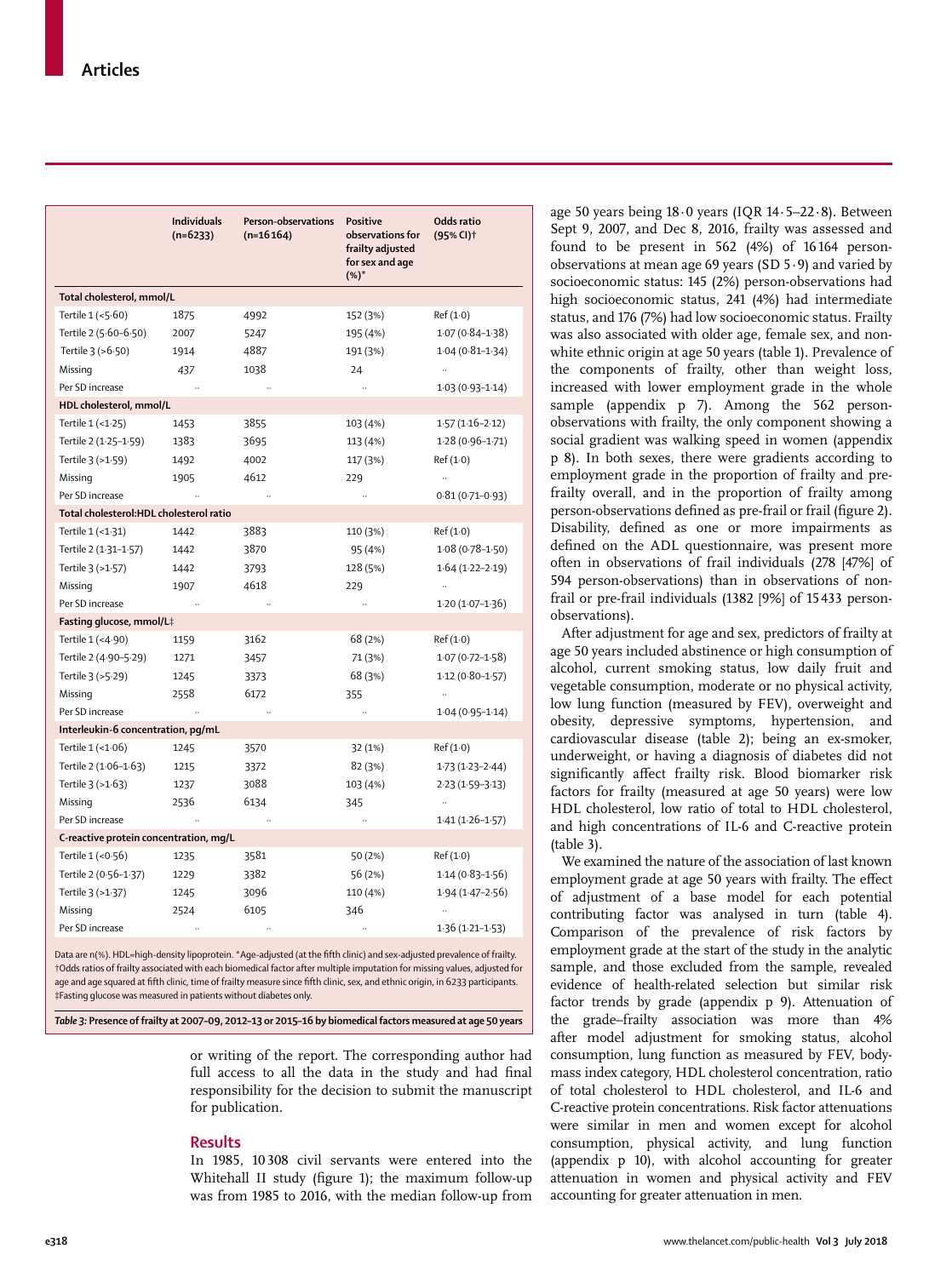Table 5 shows the effect of adjustment for six groups of risk factors. Adding body-mass index to the behavioural group of risk factors increased the attenuation of the socioeconomic gradient in frailty from 23% to 30%. Adjustment for prevalent disease at age 50 years (ie, cardiovascular disease, diabetes, and depressive symptoms) had little effect on the association. Adjustment for inflammatory markers as well as hypertension, physical activity, and lung function increased attenuation of the gradient in frailty from 22% to 33%. Adjustment for all covariates produced an attenuation of 39%. Sensitivity analysis showed physical activity but not bodymass index contributed substantially to the attenuation when removed from the adjustment. Attenuation on adjustment for groups of risk factors tended to be larger in men than women (appendix p 11). There was no interaction of the frailty effects of employment grade and the other risk factors with age.

Further sensitivity analysis with logistic regression using individuals, rather than person-observations, as the unit of analysis produced similar findings for the frailty gradient and risk factor attenuations whether adjusted for singly or in groups (appendix pp 12–13). Bootstrap 95% CIs were estimated for the percent changes in the employment grade effects in this mode of analysis. Generally, an attenuation of more than 4% was associated with a confidence interval that excluded the null, and thus a significant attenuation. The competing risks analysis suggested the trend in frailty by employment grade was slightly underestimated as a consequence of sample attrition. There were 282 deaths among non-frail participants before the seventh clinic (2015–16) when frailty was last assessed. Additionally, 1035 non-frail participants were not assessed after the fifth (2007–09) or sixth (2012–13) clinic. The proportion of loss to follow-up by employment grade differed considerably for drop-out but not for death (appendix p 14). We reassigned 111 (8%) drop-outs from the non-frail group to the frail category on the basis of a propensity score of more than 67% of the scores of observed frailty cases. The trend in frailty on employment grade was increased by 5%.

## **Discussion**

Socioeconomic status shapes midlife exposure to many risk factors for poor health.<sup>27,28</sup> Accordingly, in this prospective cohort study, we found a socioeconomic gradient in frailty at ages 55–85 years, defined on the basis of occupation at age 50 years. Health behaviours and biomedical risk factors measured at age 50 years accounted for more than a third of socioeconomic inequality in frailty. The five most important contributing factors that individually accounted for 10% or more of the socioeconomic gradient in frailty were physical activity level, lung function by spirometry, body-mass index category, and serum IL-6 and C-reactive protein concentrations. These observations provide evidence that midlife might be an appropriate age for public health and

|                                                          | Odds ratio (95% CI)* | Percent changet |
|----------------------------------------------------------|----------------------|-----------------|
| Base model#                                              | $1.49(1.27 - 1.75)$  | Ref(1.00)       |
| Base model + smoking status                              | $1.46(1.24-1.72)$    | $-4.6%$         |
| Base model + alcohol consumption                         | $1.45(1.23 - 1.70)$  | $-7.0%$         |
| Base model + frequency of fruit or vegetable consumption | $1.47(1.25-1.73)$    | $-2.8%$         |
| Base model + physical activity                           | $1.41(1.20-1.66)$    | $-13.4%$        |
| Base model + FFV                                         | $1.43(1.22 - 1.68)$  | $-10.0%$        |
| Base model + body-mass index category                    | $1.42(1.21 - 1.68)$  | $-11.0%$        |
| Base model + depressive symptoms                         | $1.51(1.28-1.77)$    | $+3.5%$         |
| Base model + hypertension                                | $1.49(1.27 - 1.75)$  | $+0.6%$         |
| Base model + diabetes                                    | $1.48(1.26 - 1.74)$  | $-0.6%$         |
| Base model + cardiovascular disease                      | $1.48(1.26 - 1.74)$  | $-1.1%$         |
| Base model + total cholesterol                           | $1.49(1.27 - 1.75)$  | $+0.1%$         |
| Base model + HDL cholesterol                             | $1.45(1.23 - 1.71)$  | $-6.3%$         |
| Base model + total cholesterol: HDL ratio                | $1.46(1.24-1.72)$    | $-4.7%$         |
| Base model + fasting glucose§                            | $1.50(1.27-1.77)$    | $+1.6%$         |
| Base model + interleukin-6 concentration                 | $1.41(1.20 - 1.66)$  | $-13.0%$        |
| Base model + C-reactive protein concentration            | $1.43(1.21 - 1.68)$  | $-10.6%$        |

FEV=forced expiratory volume in 1 s. \*Odds ratios of frailty from trend with last known grade on one degree of freedom (ie, the odds ratio of frailty for one unit lower grade level, across low, intermediate, and high employment grades) in 6233 participants. †Percentage change in coefficient (log odds ratio) for trend across employment grade, compared with the base model. A negative change indicates attenuation of the social gradient compared with the base model. ‡Base model is adjusted for age and age squared at fifth clinic, time of frailty measure since fifth clinic, sex, ethnic origin, marital status, and marital status by sex interaction. §Fasting glucose was measured in patients without diabetes only.

*Table 4:* **Effect of adjustment of the base model for each potential contributing factor on the association of frailty at 2007–09, 2012–13, or 2015–16, with last known employment grade at age 50 years**

clinical interventions intended to reduce socioeconomic inequality in the functional health of older people as well as to reduce the number of frail older people. The analyses provide an estimate, making assumptions about reversibility of the risks, of the upper bound for attenuation of the social gradient in frailty that might be possible as a result of intervening on the risk factors identified.

We previously determined the associations of risk factors at age 50 years for impaired physical and cognitive functioning at older ages in the same setting.<sup>16</sup> Physical inactivity, hypertension, and poor lung function stood out as potential midlife intervention targets to reduce likelihood of both types of functional impairment in old age. In this study, we used frailty, an outcome that is functionally related to but distinct from the Mini-Mental State Examination and ADL instruments used in our previous analysis. Our novel analysis with 18 years' median follow-up confirms the importance of physical inactivity, hypertension, and poor lung function in midlife as risk factors for poor functional health at older ages.

Of the different frailty operationalisations, we used the well-known standard frailty phenotype,<sup>29</sup> identified at one or more of three follow-up visits. The phenotype is an index of physical functioning, low vitality (ie, exhaustion), and recent weight loss; cognitive function is not included in the definition. We observed the expected association between frailty and disability. Low energy expenditure from physical activity is one of the five frailty criteria,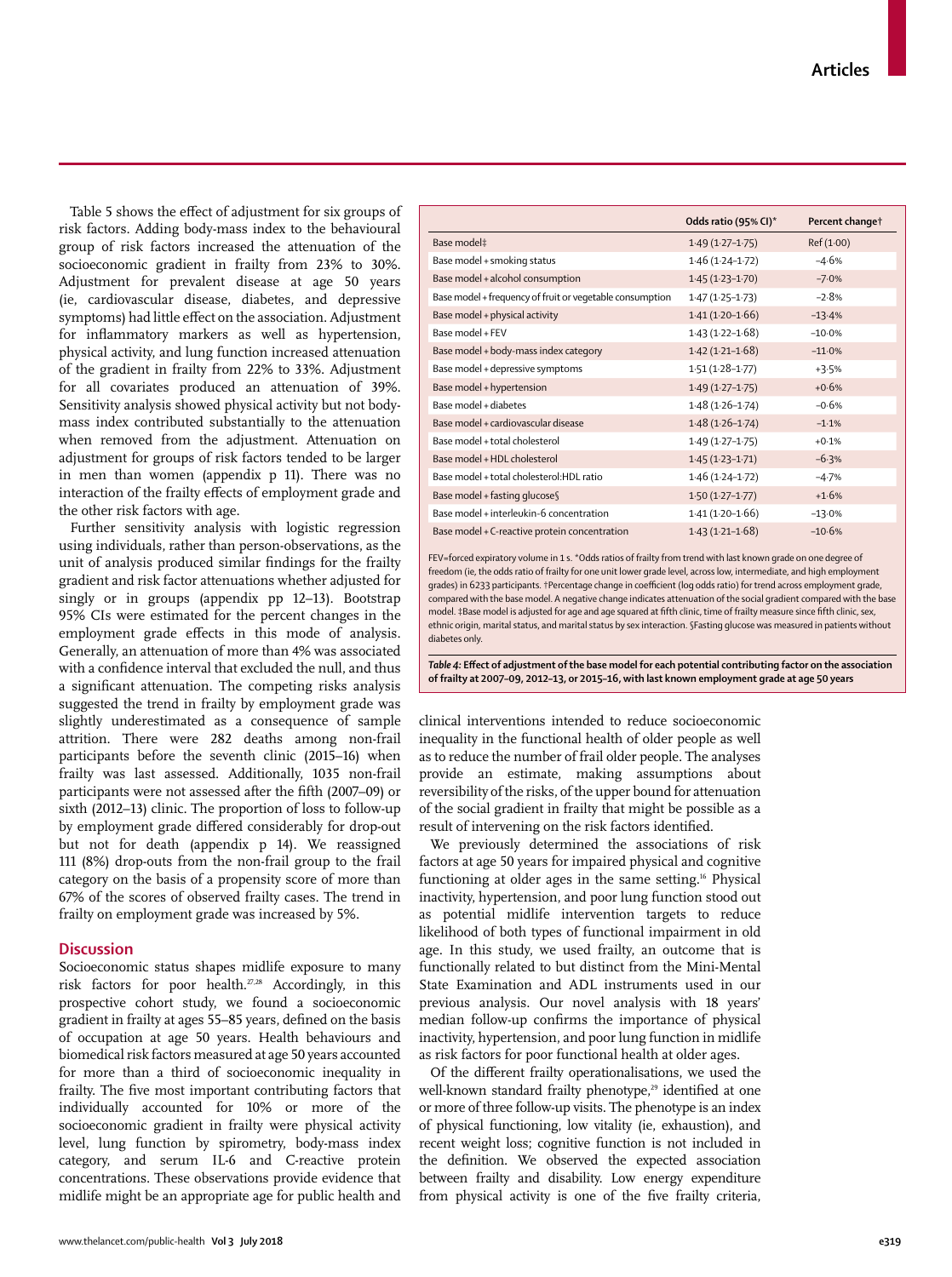|                                                                    | Model adjustments                                                                                                                                                                                                                                           | Odds ratio* (95% CI) | Percent<br>change† |
|--------------------------------------------------------------------|-------------------------------------------------------------------------------------------------------------------------------------------------------------------------------------------------------------------------------------------------------------|----------------------|--------------------|
| <b>Base model</b>                                                  | Age at fifth clinic, age squared, sex, ethnic origin, marital status, marital status by sex interaction,<br>and interval between the fifth clinic visit and subsequent visits when frailty was measured                                                     | $1.49(1.27 - 1.75)$  | Ref (1.00)         |
| Health behaviours                                                  | Base model plus smoking status, alcohol use, physical activity, and fruit or vegetable consumption                                                                                                                                                          | $1.36(1.15-1.61)$    | $-22.9%$           |
| Health behaviours plus body-mass index                             | Base model plus smoking status, alcohol use, physical activity, fruit or vegetable consumption, or<br>body-mass index                                                                                                                                       | $1.32(1.11 - 1.56)$  | $-30.4%$           |
| Disease status                                                     | Base model plus prevalent cardiovascular disease, diabetes, and depressive symptoms                                                                                                                                                                         | $1.50(1.27 - 1.76)$  | $+1.7%$            |
| Predictors of impaired functioning                                 |                                                                                                                                                                                                                                                             |                      |                    |
| Cognitive and physical functioning                                 | Base model plus hypertension, physical activity, and FEV                                                                                                                                                                                                    | $1.36(1.16-1.61)$    | $-21.6%$           |
| Cognitive, physical functioning, and<br>inflammatory markers       | Base model plus hypertension, physical activity, FEV, and inflammatory markers (C-reactive protein<br>and interleukin-6)                                                                                                                                    | $1.30(1.10-1.54)$    | $-33.4%$           |
| All covariates                                                     | Base model plus smoking status, alcohol use, physical activity, fruit or vegetable consumption,<br>body-mass index, hypertension, physical activity, FEV, inflammatory markers, HDL, prevalent<br>cardiovascular disease, diabetes, and depressive symptoms | $1.28(1.07-1.51)$    | $-38.7%$           |
| Sensitivity analysis                                               |                                                                                                                                                                                                                                                             |                      |                    |
| All covariates, excluding physical activity                        | Base model plus smoking, alcohol use, fruit or vegetable consumption, body-mass index, hypertension,<br>FEV, inflammatory markers, HDL, prevalent cardiovascular disease, diabetes, and depressive symptoms                                                 | $1.31(1.10-1.56)$    | $-31.7%$           |
| All covariates, excluding body-mass index                          | Base model plus smoking, alcohol use, physical activity, fruit or vegetable consumption, hypertension,<br>FEV, inflammatory markers, HDL, prevalent cardiovascular disease, diabetes, and depressive symptoms                                               | $1.28(1.08-1.52)$    | $-37.3%$           |
| All covariates, excluding physical activity<br>and body-mass index | Base model plus smoking, alcohol use, fruit or vegetable consumption, hypertension, FEV,<br>inflammatory markers, HDL, prevalent cardiovascular disease, diabetes, and depressive symptoms                                                                  | $1.32(1.11 - 1.57)$  | $-29.7%$           |

*Table 5:* **Effect of adjustment for potential contributing factors on the association of frailty at 2007–09, 2012–13, or 2015–16 visits with trend in last known employment grade at age 50 years**

and (as expected) physical activity level, particularly physical inactivity, at age 50 years was a risk factor for frailty.<sup>16,30</sup> Physical activity level at age 50 years is also an important contributor to the socioeconomic difference in frailty, reflecting the association of inactivity with lower employment grade and conversely of higher physical activity with higher grade in midlife in the present study. The social gradient in physical activity level continues at older ages but the inverse trend in frailty occurrence across socioeconomic strata is not generated by the physical activity component. Some 90% of frailty cases met the physical inactivity criterion, the distribution of which among cases did not differ by employment grade.

Likewise, weight loss is one of the frailty criteria, and body-mass index at age 50 years is a risk factor. Potentially, high body-mass index in midlife, and associated later weight loss, could be responsible for distortion of frailty occurrence due to regression to the mean. However, few person-observations met the weight-loss criterion (loss >10% over 5 years) for frailty at follow-up and there was an even distribution of weight loss, thus defined, among frailty cases across employment grades in men and women.

Frailty can accompany or be a precursor to partial or total dependence on caregiver support.<sup>10,11,13,15,31</sup> Reversing damage to the physiological systems underlying the frailty phenotype might not be feasible once it has developed. For example, poor lung function in chronic obstructive pulmonary disease is at best partly reversible.<sup>32</sup> In the present study, ex-smokers at age 50 years did not have increased odds of frailty compared with never-smokers, but current smokers did have higher odds of frailty. Thus, lung function is an important target of intervention in early adulthood and midlife, whereas increased physical activity is likely to yield benefits for health-related functioning, including mobility, among those able to adopt it, even at older ages. Both overweight and obesity at age 50 years increased the odds of frailty at older ages.<sup>33</sup> It could be that intentional weight loss, as a result of calorie restriction or increased physical activity, is protective for frailty. By contrast, unintentional loss of weight is one of the five components defining frailty, and is fairly common in older adults.<sup>34</sup>

The key variables accounting for the socioeconomic gradient in frailty differed partly from those found to be risk factors for frailty overall. Physical inactivity, low FEV, and raised body-mass index were important mediators of the gradient as well as having main effects. Adjusting for IL-6 and C-reactive protein as well as hypertension, physical inactivity, and low FEV, led to further marked attenuation of the socioeconomic gradient in frailty, in line with the role of serum C-reactive protein concentration in predicting ADL disability.16 Although hypertension was a risk factor for frailty, controlling for it scarcely changed the coefficient for employment grade. Likewise, depression and cardio-vascular disease status at age 50 years were frailty risk factors but neither accounted for its socioeconomic gradient. Smoking at age 50 years both was a risk factor for frailty and accounted for 5% of the gradient in frailty. As noted above, in terms of frailty risk reduction in midlife, risk was similar among ex-smokers and never-smokers at age 50 years.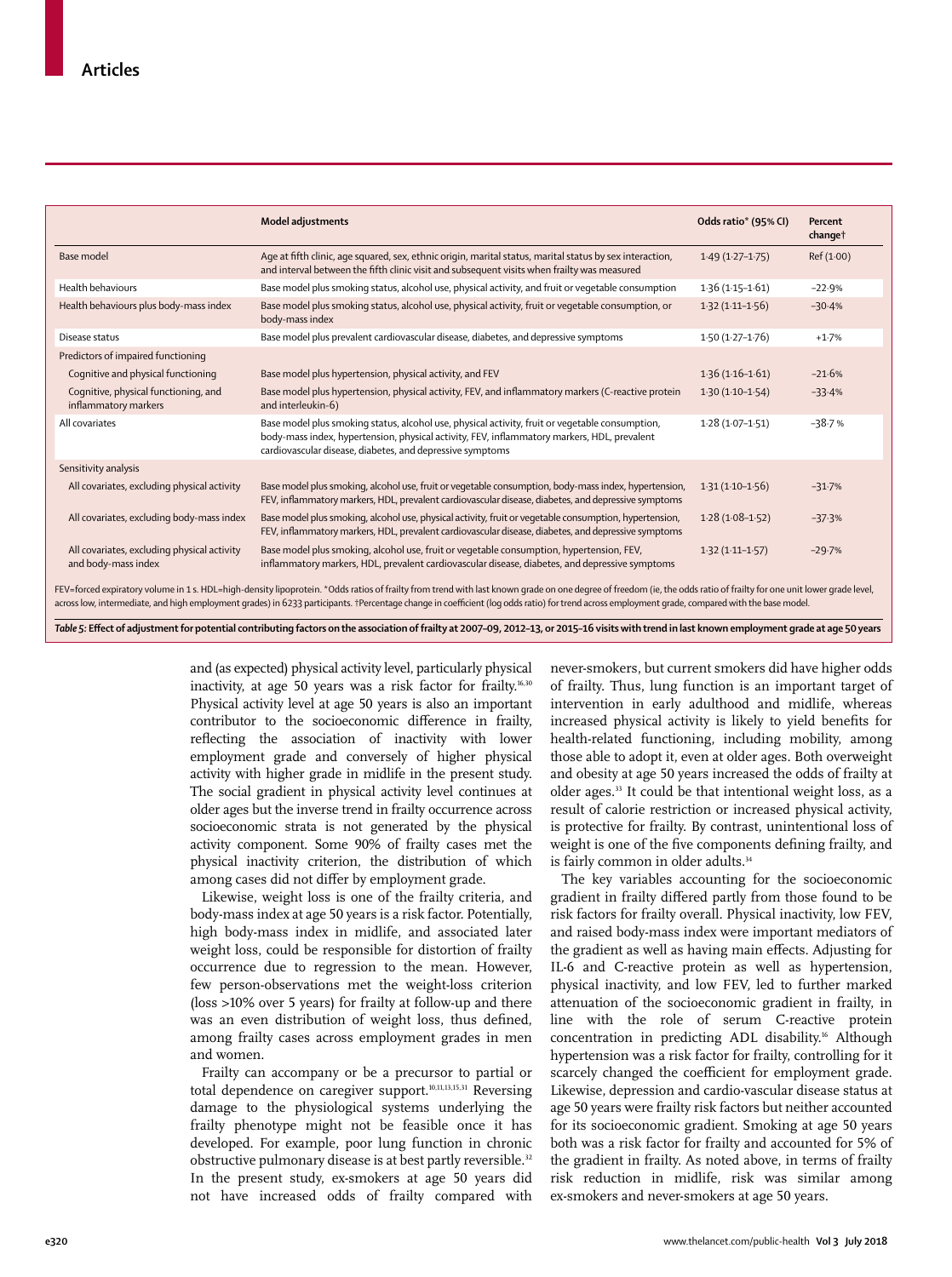We found that about a third of socioeconomic inequality in frailty at older ages was accounted for by health behaviours and cardiovascular risk factors measured at age 50 years. The analysis was based on a relatively privileged population sample, largely composed of officebased civil servants.18 Although their health status is better than that of participants in a general nonoccupational cohort in terms of mortality, morbidity, and risk factor distributions, causal associations between risk factors and incidental disease are generalisable.<sup>35</sup> The analytical sample had favourable proportions of risk factors compared with those who dropped out or died before providing a frailty assessment. Associations of risk factors with employment grade were broadly similar. Considering the absence of manual workers in the Whitehall II cohort, perhaps the proportion of the socioeconomic gradient in frailty estimated by adjusting for the risk factors we studied (roughly a third) would be larger in the general population. This statistical approach is equivalent to standardising the risk factor distributions across the sample, and does not take account of the effectiveness of intervention in practice.

How is the unexplained proportion of the frailty gradient to be understood? First, we focused on midlife behaviours, chronic disease, and biomedical risk factors, although risk and protective factors in early life might also have a role in socioeconomic differences in frailty. Neither childhood socioeconomic circumstances nor health-related social selection were examined; however, both pathways have been shown to be modest in size compared with adult social causation.<sup>27,36</sup> Depressive symptoms in this cohort did not contribute to the social gradient in frailty, and other midlife psychosocial risk factors such as job stress were not analysed.8,37–39 Second, exposure was assessed at a single point in midlife and biological risk accumulation over the life course was therefore measured suboptimally.40,41 Third, changes in disease and risk factor status before exposure assessment or after exposure assessment and before onset of frailty were not included in the analysis. Further research on the potential of modifiable early-life and old-age factors to reduce the socioeconomic gradient in frailty is needed.

The study has several defining characteristics. We did a prospective analysis of the associations of employment grade, and behavioural, biomedical, and disease exposures around age 50 years with occurrence of frailty approximately 18 years later. The inverse association of lower employment grade with risk of frailty was seen across the whole age range (55–85 years). Some risk factor effects on frailty were marginally weaker in older participants; however, these differences were small and there were no significant interactions with age. Missing risk factor data, but not outcome data, were filled in using multiple imputation. This procedure assumes the missing data are missing at random. The overall prevalence of frailty was 3%, which is close to the level in the

corresponding age group in the Cardiovascular Health Study<sup>1</sup> used to develop the definition of the frailty phenotype. Competing risks analysis, taking account of differing rates of death and loss to follow-up by employment grade in non-frail individuals, indicated that the observed socioeconomic gradient in frailty was slightly attenuated by sample attrition.

In conclusion, this study sought to quantify the potential contribution of modifiable risk factors at age 50 years to later-life inequalities in frailty. Risk factors for socioeconomic inequality in frailty differed from those for frailty in the whole sample. For example, hypertension was a predictor of frailty overall but did not contribute to frailty inequality. Behaviour-related factors accounted for 30% of the socioeconomic gradient, particularly smoking, alcohol consumption, physical activity, fruit and vegetable consumption, and body-mass index. Addition of lung function and inflammatory markers to this group of predictors attenuated the socioeconomic gradient by a further third, to 40%. Our findings suggest that frailty, and socioeconomic inequality in frailty, could at least partly be avoidable. Further research is needed to address other factors, including perceived control over health,<sup>39</sup> that might explain social differences in this important measure of wellbeing in older people.

### **Contributors**

EJB, MJS, and MK developed the original idea for the manuscript. MIS analysed the data. EIB wrote the manuscript with MIS, EIB, MK, and AS-M are principal investigators of the Whitehall II study. All authors contributed to interpreting the results, reviewed and edited the manuscript and contributed to the discussion.

#### **Declaration of interests**

We declare no competing interests.

#### **Acknowledgments**

We thank all participating civil service departments and their welfare, personnel, and establishment officers; the British Occupational Health and Safety Agency; the British Council of Civil Service Unions; all participating civil servants in the Whitehall II study; and all members of the Whitehall II study team. The Whitehall II Study team comprised research scientists, statisticians, study coordinators, nurses, data managers, administrative assistants, and data entry staff, who made the study possible. The Whitehall II study is supported by grants from the British Heart Foundation (RG/13/2/30098, RG/16/11/32334), and British Medical Research Council (K013351).

#### **References**

- Fried LP, Tangen CM, Walston J, et al. Frailty in older adults: evidence for a phenotype. *J Gerontol A Biol Sci Med Sci* 2001; **56:** M146–56.
- 2 Clegg A, Young J, Iliffe S, Rikkert MO, Rockwood K. Frailty in elderly people. *Lancet* 2013; **381:** 752–62.
- 3 Papachristou E, Wannamethee SG, Lennon LT, et al. Ability of self-reported frailty components to predict incident disability, falls, and all-cause mortality: results from a population-based study of older British men. *J Am Med Dir Assoc* 2017; **18:** 152–57.
- Gill TM, Gahbauer EA, Han L, Allore HG. Trajectories of disability in the last year of life. *N Engl J Med* 2010; **362:** 1173–80.
- 5 Herr M, Robine JM, Aegerter P, Arvieu JJ, Ankri J. Contribution of socioeconomic position over life to frailty differences in old age: comparison of life-course models in a French sample of 2350 old people. *Ann Epidemiol* 2015; **25:** 674–80.
- 6 Biritwum RB, Minicuci N, Yawson AE, et al. Prevalence of and factors associated with frailty and disability in older adults from China, Ghana, India, Mexico, Russia and South Africa. *Maturitas* 2016; **91:** 8–18.